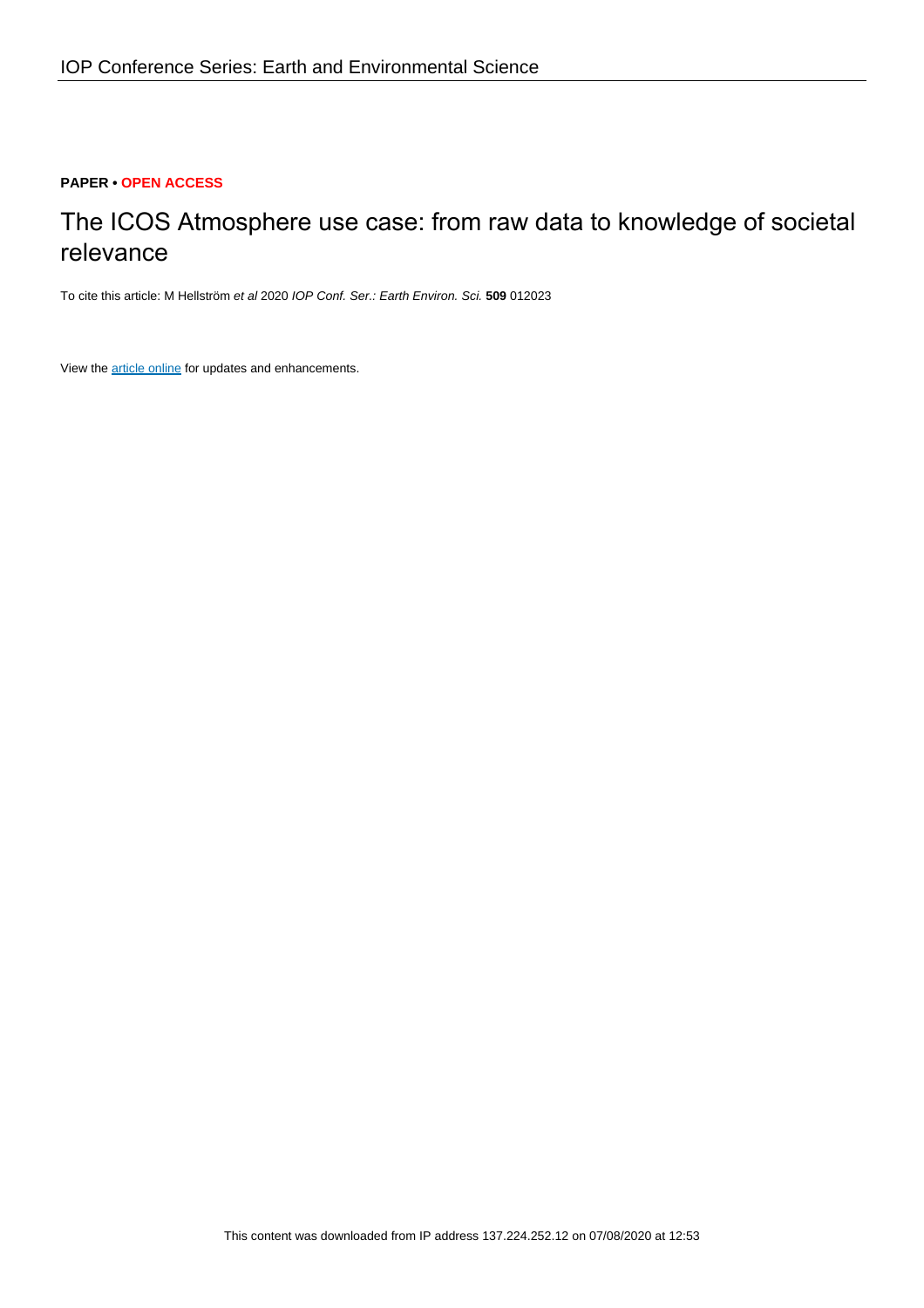# **The ICOS Atmosphere use case: from raw data to knowledge of societal relevance**

**M Hellström**1,2**, U Karstens**1,2**, K Pantazatou**1,2**, A Vermeulen**<sup>2</sup> **and N Smith**<sup>3</sup>

<sup>1</sup> Department of Physical Geography and Ecosystem Science, Lund University, Sölvegatan 12, S-22362 Lund, Sweden

<sup>2</sup> ICOS Carbon Portal, Sölvegatan 12, S-22362 Lund, Sweden

<sup>3</sup> Department of Environmental Sciences, Wageningen University, PO Box 47, NL-

6700A4 Wageningen, The Netherlands

margareta.hellstrom@nateko.lu.se

**Abstract**. In order to effectively tackle the on-going changes in global climate, stakeholders and policy makers across the globe need timely and accurate information they can trust on a wide range of topics. Here we briefly describe how observational data on greenhouse gas concentrations collected from the ICOS network of measurement stations in Europe is transformed via atmospheric modelling into information on how emission and uptake of greenhouse gases vary over time and space, and interpreted by experts to create knowledge usable by decision makers.

### **1. Background**

Perhaps the biggest challenges facing human civilization today is the ongoing global climate change. On top of anthropogenic modifications, like deforestation and pollution, our environment is now also being affected by climate-driven changes including rising sea levels and increasing risks of extreme weather events, affecting millions of people. Stakeholders and policy makers across the globe must work hard to come up with effective strategies towards mitigation of these negative effects. But to do so, they need timely and accurate information they can trust, on topics ranging from demographics, socioeconomic development, and land usage to the environment.

However, this task poses considerable challenges, including 1) dealing with a multitude of sources, often with unclear provenance of the information, such as lack of details of how data were collected, analyzed and interpreted; 2) combining data with varying spatial and temporal resolution and coverage; and 3) judging quality and fitness-for-purpose of data, information and knowledge.

In this paper we take a closer look at a use case taken from atmospheric research in Europe, examining how observational data collected from a network of measurement stations scattered across the continent are fed into advanced numerical models of how emission and uptake of greenhouse gases vary over time and space, and how interpretations of this output contributes to knowledge that can be used by decision makers.

### **2. Integrated Carbon Observation System (ICOS)**

Integrated Carbon Observation System, ICOS (https://icos-ri.eu), is a pan-European research infrastructure with a mission to provide standardized, long term, high precision and high quality observations